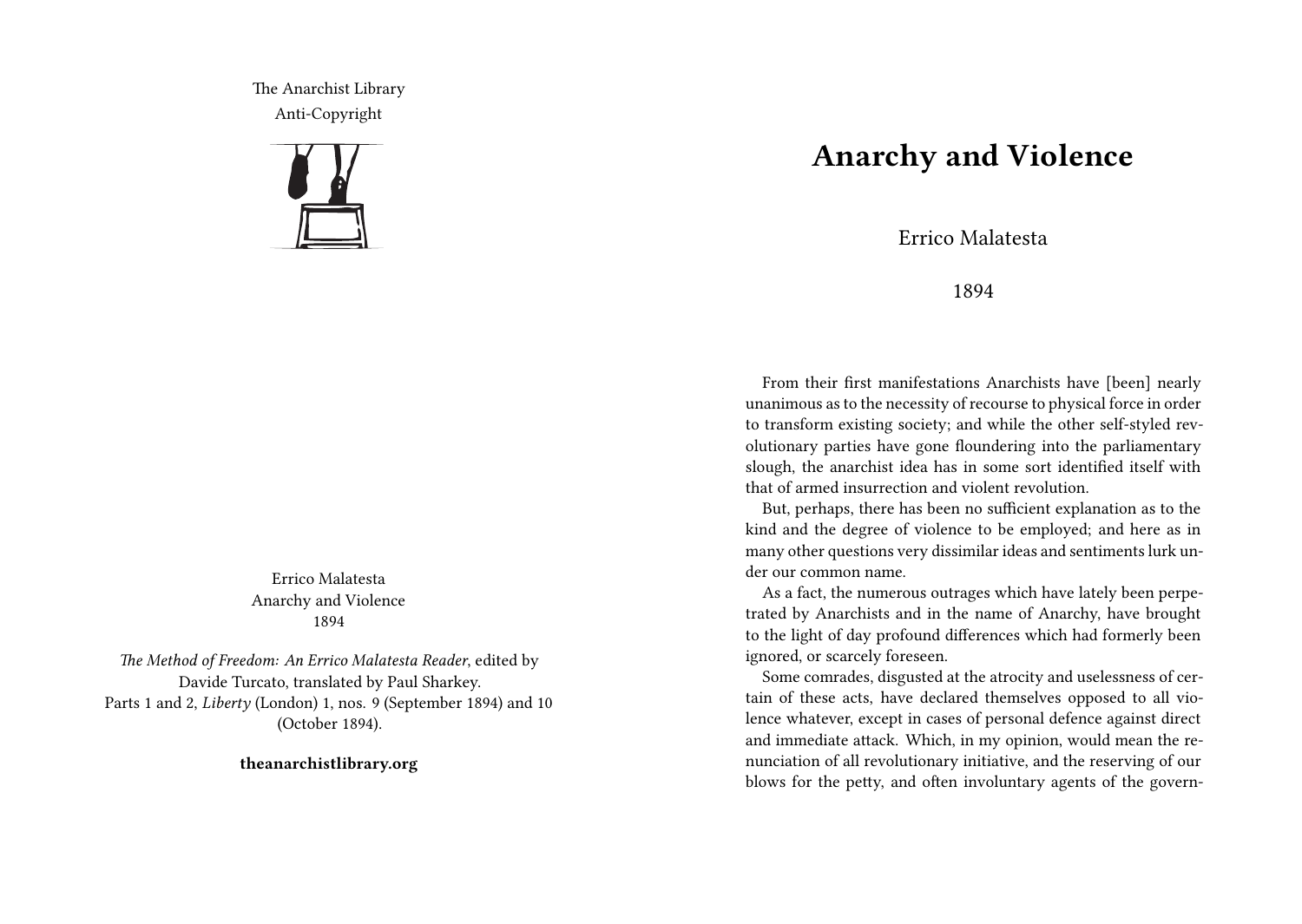ment, while leaving in peace the organizers of, and those chiefly benefited by, government and capitalist exploitation.

Other comrades, on the contrary, carried away by the excitement of the struggle, embittered by the infamies of the ruling classes, and assuredly influenced by what has remained of the old Jacobin ideas permeating the political education of the present generation, have hastily accepted any and every kind of violence, provided only that it be committed in the name of Anarchy; and they have claimed hardly less than the right of life and death over those who are not Anarchists, or who are not Anarchists exactly according to their pattern.

And the mass of the public, ignoring these polemics, and deceived by the capitalist press, see in Anarchy nothing but bombs and daggers, and habitually regard Anarchists as wild beasts thirsting for blood and ruin.

It is therefore needful that we explain ourselves very clearly as regards this question of violence, and that each one of us should take a position accordingly: needful both in the interests of the relations of practical co-operation which may exist among all those who profess Anarchism, as well as in the interests of the general propaganda, and of our relations with the public.

In my opinion, there can be no doubt that the Anarchist Idea, denying government, is by its very nature opposed to violence, which is the essence of every authoritarian system—the mode of action of every government.

Anarchy is freedom in solidarity. It is only through the harmonizing of interests, through voluntary co-operation, through love, respect, and reciprocal tolerance, by persuasion, by example, and by the contagion of benevolence, that it can and ought to triumph.

We are Anarchists, because we believe that we can never achieve the combined well-being of all—which is the aim of all our efforts—except through a free understanding among men, and without forcibly imposing the will of any upon any others.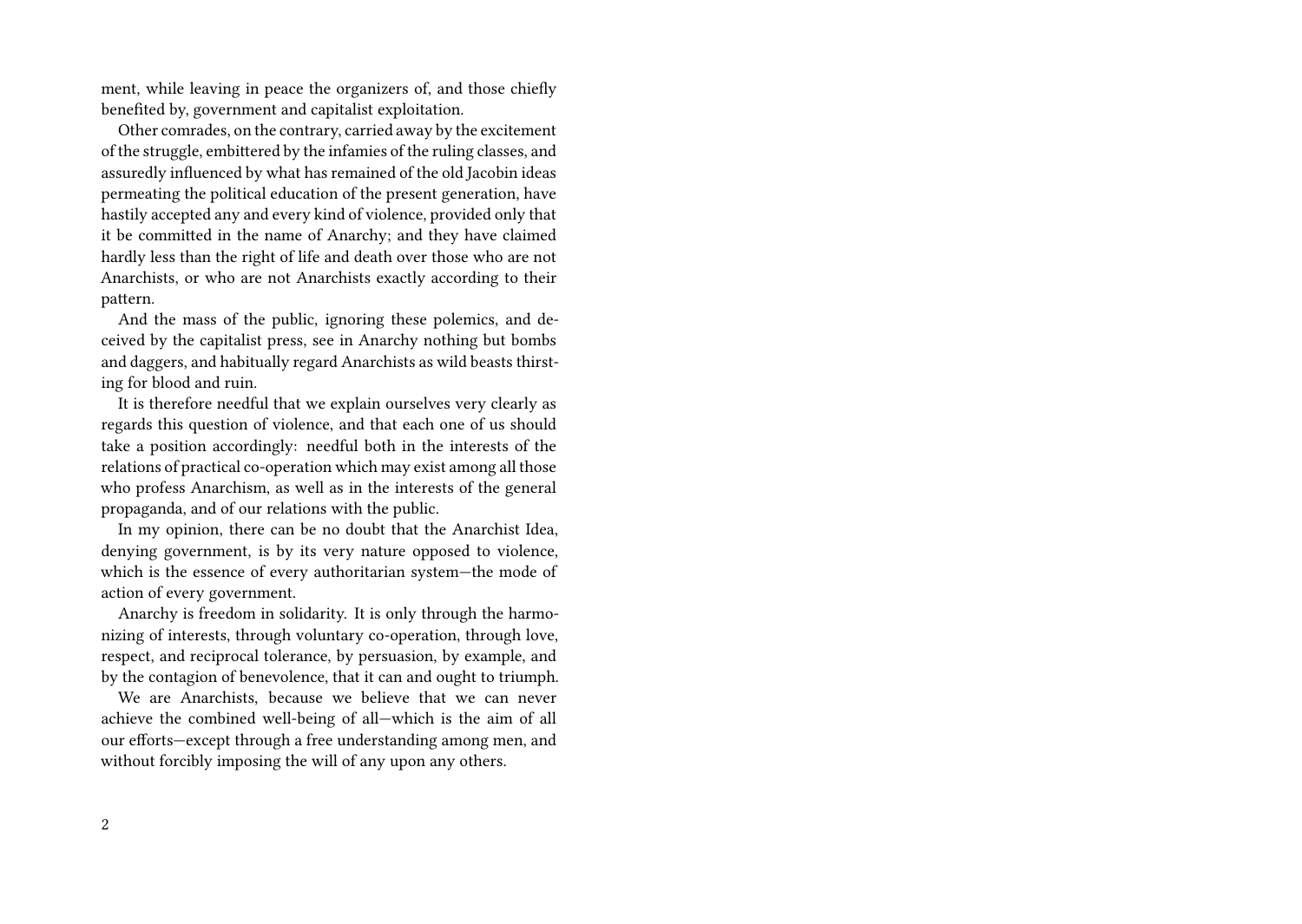tions. Let us not forget that all history witnesses to this distressing fact—whenever resistance to oppression has been victorious it has always engendered new oppression, and it warns us that it must ever be so until the bloody tradition of the past be for ever broken with, and violence be limited to the strictest necessity.

Violence begets violence; and authoritarianism begets oppression and slavery. The good intentions of individuals can in no way affect this sequence. The fanatic who tells himself that he will save people by force, and in his own manner, is always a sincere man, but a terrible agent of oppression and reaction. Robespierre, with horrible good faith and his conscience pure and cruel, was just as fatal for the Revolution as the personal ambition of Bonaparte. The ardent zeal of Torquemada for the salvation of souls did much more harm to freedom of thought and to the progress of the human mind than the scepticism and corruption of Leo X and his court.

Theories, declarations of principle, or magnanimous words can do nothing against the natural filiation of facts. Many martyrs have died for freedom, many battles have been fought and won in the name of the welfare of all mankind, and yet the freedom has turned out after all to mean nothing but the unlimited oppression and exploitation of the poor by the rich.

The Anarchist idea is no more secured from corruption than the Liberal idea has proved to be, yet the beginnings of corruption may be already observed if we note the contempt for the masses which is exhibited by certain Anarchists, their intolerance, and their desire to spread terror around them.

Anarchists! let us save Anarchy! Our doctrine is a doctrine of love. We cannot, and we ought not to be either avengers, nor dispensers of justice. Our task, our ambition, our ideal is to be deliverers.

In other parties there are certainly men who are as sincere and as devoted to the interests of the people as the best of us may be. But that which characterizes us Anarchists and distinguishes us from all others is that we do not believe ourselves in possession of absolute truth; we do not believe ourselves either infallible, or omniscient,—which is the implicit pretension of all legislators and political candidates whatever; and consequently we do not believe ourselves called for the direction and tutelage of the people.

We are, *par excellence*, the party of freedom, the party of free development, the party of social experimentation.

But against this very freedom which we claim for all, against the possibility of this experimental search after better forms of society, there are erected barriers of iron. Legions of soldiers and police are ready to massacre and imprison anyone who will not meekly submit to the laws which a handful of privileged persons have made in their own interests. And even if soldiers and police did not exist, yet so long as the economic constitution of society remains what it is, freedom would still be impossible; because, since all the means of life are under the control of a minority, the great mass of mankind is obliged to labour for the others, and themselves wallow in poverty and degradation.

The first thing to do, therefore, is to get rid of the armed force which defends existing institutions, and by means of the expropriation of the present holders, to place the land and the other means of production at the disposal of everybody. And this cannot possibly be done—in our opinion—without the employment of physical force. Moreover, the natural development of economic antagonisms, the waking consciousness of an important fraction of the proletariat, the constantly increasing number of unemployed, the blind resistance of the ruling classes, in short contemporary evolution as a whole, is conducting us inevitably towards the outbreak of a great revolution, which will overthrow everything by its violence, and the fore-running signs of which are already visible. This revolution will happen, with us or without us; and the existence